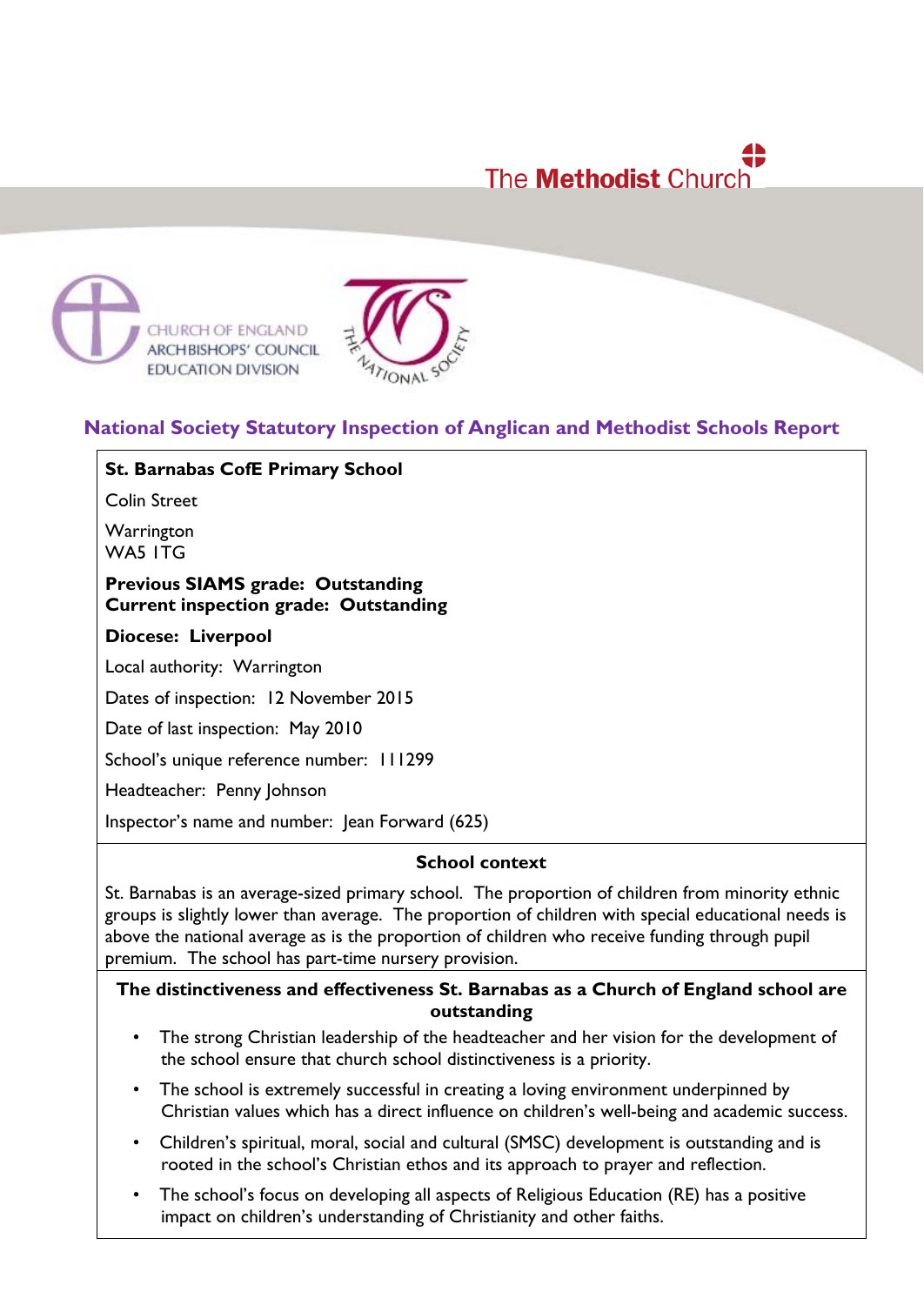• Links with the parish church of St. Barnabas are extremely strong. As a result, children have a clear sense of belonging to the wider Christian community.

## **Areas to improve**

- Fully develop the marking of RE in order to establish consistent practice to support the children's understanding of how to improve their work and respond to reflective questions.
- Strengthen the focus of the governors in the area of church school distinctiveness in order to broaden discussion and support the headteacher's vision for the school's Christian character.

#### **The school, through its distinctive Christian character, is outstanding at meeting the needs of all learners**

A strong commitment to Christian values and the development of the whole child underpin the work of the school. Children talk confidently about the importance of core Christian values in the context of the teaching and example of Jesus. The school's promotion of these values is evident across the curriculum and in the daily life of the school. Positive relationships are a key element in the school's success and these are rooted in a Christ-centred approach. Children's social, moral, spiritual and cultural development is outstanding as a result of the focused Christian ethos. Expectations are consistently linked to the school's core Christian values. As a result, children demonstrate high levels of self-esteem, awareness of others and the need to persevere. All members of the community know that they are valued and the outstanding ethos of trust and respect is clearly evident. Children are extremely courteous, friendly and responsible. They are confident when discussing the Christian life of the school. Children say that they are able to share concerns with their teachers and they know that these will be addressed in a sensitive way. Parents say that the school prepares children extremely well for the transition to secondary education. They commented on the fact that their children are excited and enthusiastic about learning. The school has a strong commitment to Christian stewardship, supporting a range of charities including Rocco's Hospice, the Warrington Foodbank and MacMillan Cancer Care. Children speak of the importance of showing generosity and compassion for those in need. Colourful displays and Christian signs and symbols emphasise the school's distinctiveness and support the children's spiritual awareness and development extremely well. Children value the reflection areas in their classrooms and in the corridors. They say that these help them to think and pray. The introduction of pop up prayer spaces has added a further layer of prayerfulness and reflection to develop children's understanding of the importance of personal spirituality. The school delivers highly effective teaching about other faiths through RE and this contributes well to children's cultural development and their positive attitudes to the diverse nature of the school community and wider society. Links with St. Barnabas church are well established and members of the congregation are involved in joint activities including Christingle and Easter activities. Data Dashboard and the school's analysis show that attainment and progress in reading, writing and mathematics are in line with or above the national average when children leave in Year 6.

## **The impact of collective worship on the school community is outstanding**

The act of collective worship is central to the life of the school. Planning is thorough and incorporates themes based on Christian values, the Bible, major Christian festivals and saints' days. When appropriate, the worship plan also includes reference to key festivals of other faiths. The school places Christ at the centre of all it does and collective worship enables children of all ages to understand how the teaching of Jesus guides Christians in their daily lives. The headteacher and governors monitor and evaluate the planning and delivery of worship. The worship council also plays a monitoring role and children's responses to individual acts of worship are recorded and these influence future planning. Children eagerly participate and enjoy planning and leading year group worship for the whole school. Silence and moments for reflection play an important part in the school's approach to prayer. Anglican responses and traditional prayers also contribute to the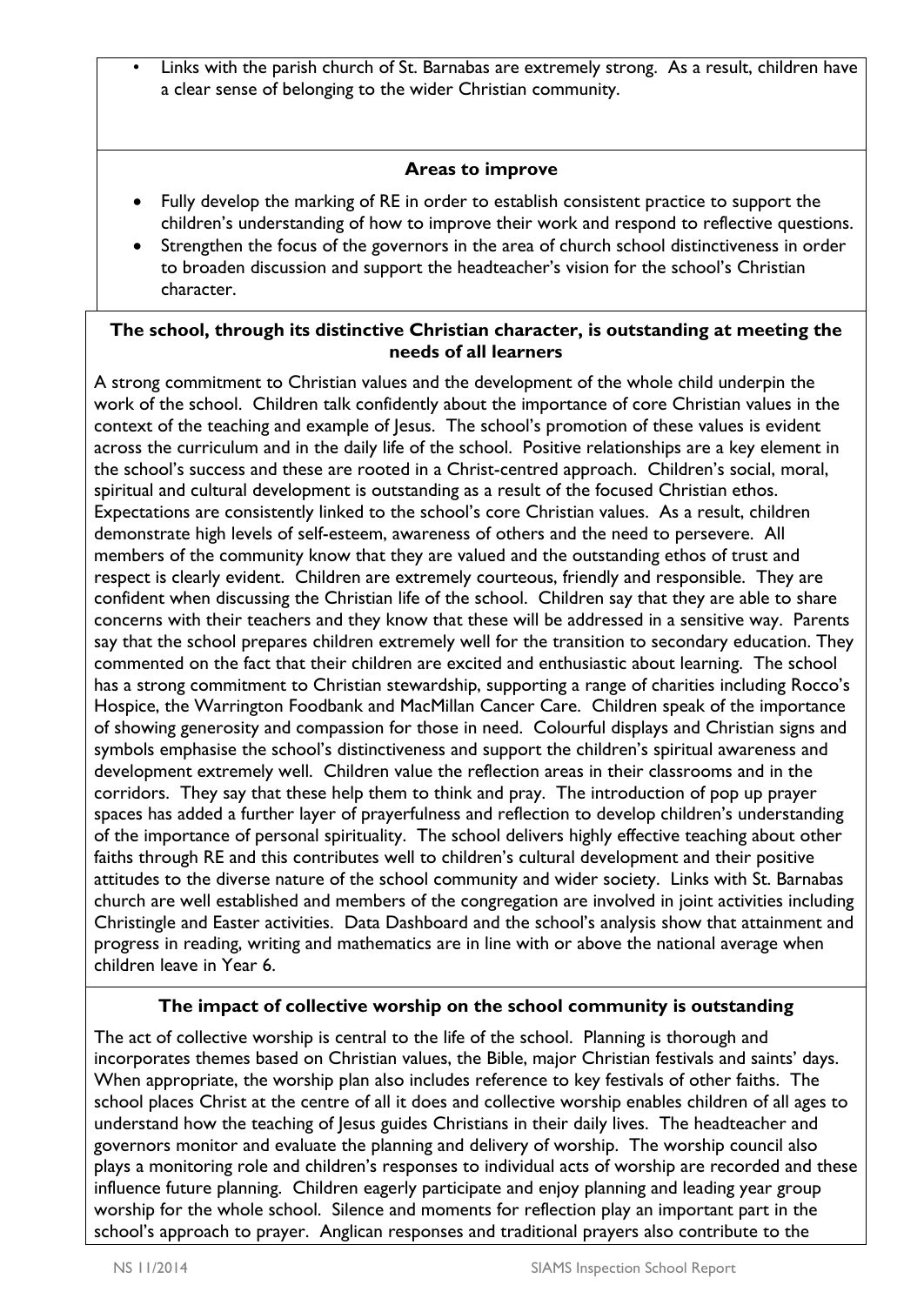development of children's prayer life. Music and worship songs are chosen carefully in order to support the central themes. On the day of the inspection, the Eucharist was celebrated in the school hall. Children, staff and governors worshipped together with a deep sense of reverence. The parish priest from St. Barnabas church leads worship in school each week and supports many activities linked to the development of the children's faith and understanding. She prepares Y6 children for confirmation during school time. The school worships in the parish church for major festivals. Visits to the church make an excellent contribution to children's spiritual development and to their understanding of key Christian celebrations. This creates a unique link with the worshipping life of the parish and the Anglican tradition. Worship also enables children to deepen their understanding of the qualities of God as Father, Son and Holy Spirit. A Y6 child said, 'These are different ways we can describe God.'

## **The effectiveness of the religious education is outstanding**

The school has a strong commitment to developing all aspects of teaching and learning in RE using the diocesan syllabus. Progress and standards are excellent, matching those in other subjects. This is achieved through excellent and varied teaching and good use of a wide range of resources. The subject is taught in a creative way with a strong emphasis on developing Christian values. There is an excellent balance between learning about religion and learning from religion. Children are enthusiastic and say that they enjoy a variety of written activities, discussion, role-play and art. Good prior knowledge and thinking skills were demonstrated in a Year 2 lesson about the Good Samaritan. Children in Year 6 used prior learning when they completed individual and partner tasks about pilgrimage to Walsingham. They responded confidently when asked to express their opinions and there is a high standard of written work in their exercise books. The sharing and careful consideration of ideas and opinions make an outstanding contribution to children's spiritual and moral development. One child commented that 'everyone enjoys RE' and another said, 'Many of the activities we do teach you to be a better person'. Children often take on the role of experts when learning involves the wider Christian church or other world faiths. This enables children to share their different experiences of faith and practice. Marking guides children and enables them to understand next steps in their learning. However, there is some inconsistency in the way staff approach this. The well-informed and committed co-ordinators monitor the subject using observation, book scrutiny and cross-checking of standards. A sound programme of assessment activities and effective recording of attainment and progress ensure the school maintains high standards.

## **The effectiveness of the leadership and management of the school as a church school is outstanding**

The headteacher is a dedicated Christian leader who takes every opportunity to promote the school's distinctive Christian character. Through her leadership, staff and governors are committed to sustaining an outstanding Christian environment in which all aspects of children's development and well-being are fostered and promoted through biblical teaching and Christian values. The strong senior leadership team is highly effective in identifying clear priorities for the development of the school's Christian ethos. The headteacher attributes children's successful learning to their ability to draw on an understanding of life rooted in faith and to the Christ-centred qualities of the school. The school knows its children and their families extremely well and meets individual needs through a culture of Christian nurturing. Parents recognise the distinctive Christian qualities of the school and speak highly of the respect with which they and their children are treated. A parent said, 'The school staff are compassionate and sensitive', explaining that children's happiness and success are rooted in the Christian values at the heart of the school's daily life. Policies and planning have Christian values and the school's vision at the centre. Foundation governors are knowledgeable and have a clear understanding of their role. They are highly effective and support the school in a variety of ways.Action plans for RE and worship are included in the school's improvement plan. This ensures that all aspects of church school distinctiveness continue to contribute to the development of the school's Christian foundation. The school has successfully addressed the areas for development from the previous inspection. Excellent provision is made for all staff to participate in continuous professional development. This makes a valuable contribution to highly effective teaching